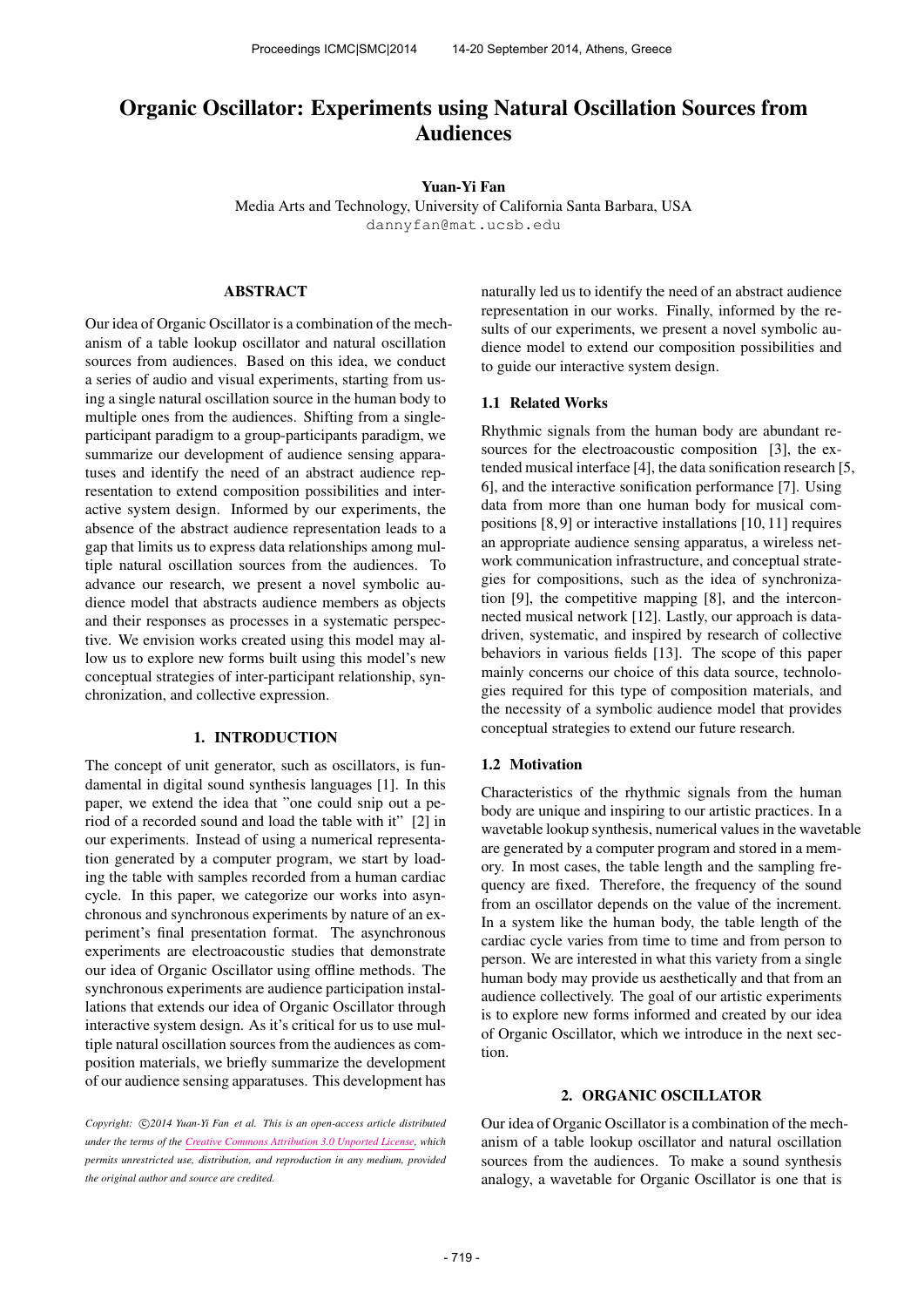filled with samples recorded from one human cardiac cycle, illustrated in Figure 1. We started our first experiment by converting rhythmic signals from a natural oscillation source in the human body into sound using CSound in MAT 276IA $<sup>1</sup>$ . Results of our first experiment became pri-</sup> mary materials in our electroacoustic studies. Constraints of our first experiment has inspired us to extend our research by developing appropriate audience sensing apparatuses for experiments using multiple oscillation sources from the audiences. These experiments have naturally led to our attempt in creating a symbolic audience model that provides conceptual strategies to extend composition possibilities and interactive system design. In this paper, we first describe a series of experiments inspired by our idea of Organic Oscillator. Based on findings from these experiments, we identify the need of an abstract audience representation and create a novel symbolic audience model that provides conceptual strategies to guide our future research.



Figure 1. Elements of an Organic Oscillator are shown in this figure. Instead of a standard table lookup oscillator [14], we load the wavetable with samples recorded from one human cardiac cycle.

#### 3. ASYNCHRONOUS EXPERIMENTS

As extended experiments of our CSound studies, we continued to use the materials converted from the human heart pulsation with recorded ambient sound for the following three electroacoustic studies. This series of asynchronous experiments include P.O.M. (4 minute and 37 seconds, 2010), a remix version of P.O.M. (4 minute and 3 seconds, 2011), and a short version of P.O.M. (1 minute, 2012). These experiments were presented as electroacoustic studies and hence called asynchronous experiments. The materials used in P.O.M. were recorded using a commercial Electrocardiogram sensor, a Photoplethysmogram sensor  $2$ , and a Fostex FR-2 field recorder.

In creating P.O.M., we explored the subject of attention. By considering the human body as a black box, we recorded ambient sound from both outside the box and inside the box. At a conceptual level, the recorded ambient sound

from outside the box are considered as sources of distraction. Sound objects generated using the samples recorded from inside the box are considered as states of the black box. In Logic Pro, relative positions of the sound objects in multiple tracks are critical in terms of causality, consequence, synchronicity, and the idea of now. We placed the sound objects in multiple layers so that ideally conversations among them may be perceived in different directions. With this multi-layer structure, we hope to express that the subject of attention is similar to a gaming experience where a listener chases and identifies sonic events throughout his or her listening experiences. To make a visual analogy, being able to continuously identify sonic events is consciously in focus.

#### 3.1 P.O.M. 2010

P.O.M. was first presented at MAT 200B<sup>3</sup> and later received a Honorable Mention in the Electronic-Acoustic Category in the 2009-2010 Dorothy and Sherrill C. Corwin Awards for Excellence in Music Composition Competition, Music Department, University of California Santa Barbara, CA, USA.



Figure 2. Our asynchronous processes in P.O.M. involve physiological data acquisition using AcqKnowledge software (the middle screenshot), signal processing in Matlab, and sound objects manipulation in Logic Pro (the right screenshot).

## 3.2 P.O.M. 2011

We continued using materials from P.O.M. in our eightchannel spatialization study in MAT  $276N<sup>4</sup>$ . We converted the original stereo piece into an octophonic piece in the PluriLab. This 8-channel version was later selected to present at the CREATE<sup>5</sup> concert "Critical Point"<sup>6</sup> in Lotte Lehmann Hall at UCSB in 2011.

<sup>&</sup>lt;sup>1</sup> MAT 276IA/IB Computer Music Synthesis and Composition, winter and spring, 2010

<sup>2</sup> http://www.biopac.com/

<sup>3</sup> MAT 200B Music and Technology, winter, 2010

<sup>4</sup> MAT 276N Special Topics in Electronic Music, fall, 2010

<sup>&</sup>lt;sup>5</sup> Center for Research in Electronic Art Technology (CREATE), http://create.ucsb.edu/

 $6$  http://www.ucira.ucsb.edu/ucsbs-create-presents-critical-point/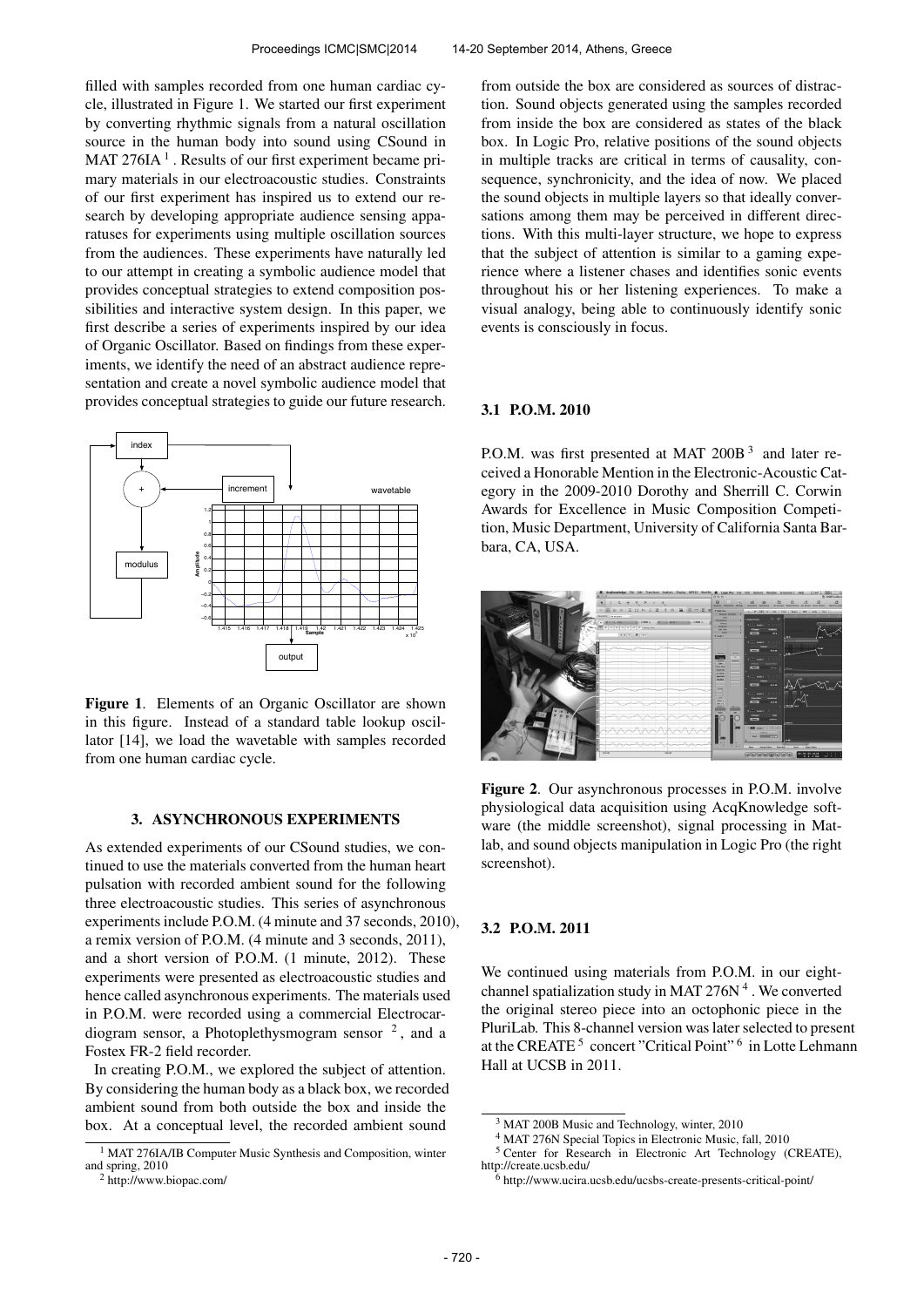

Figure 3. P.O.M. is converted into an octophonic study in the PluriLab, Elings Hall, UCSB.

#### 3.3 P.O.M. 2012

In 2012, we continued using materials from P.O.M. for a sound design study and submitted it to a call-for-work for MAT website sound design. To meet the submission requirements, we modified it into a one minute long piece. Our submission was selected and currently accessible at the UCSB's Media Arts and Technology website.

#### 4. SYNCHRONOUS EXPERIMENTS

Shifting from asynchronous experiments to synchronous ones, we inevitably dealt with interactive system design. We started by creating an installation for a single participant to interact with and found that the number of participants was limited by the commercial physiological data acquisition equipment we used. This became a constraint in our conceptual development. To advance our research, we designed and implemented innovative audience sensing apparatuses that facilitate our experiment design using multiple natural oscillation sources from the audiences. After overcoming the limitation of the commercial physiological data acquisition equipment, we were able to shift from a single-participant paradigm to a group-participants paradigm in our experiment design. This was a critical progress as we are now able to create sonic and visual experiences using relationships of multiple natural oscillation sources from the audiences. To demonstrate, we summarize two studies according to the number of natural oscillation sources from an audience and their corresponding paradigms.

## 4.1 Single-Participant Paradigm: Using a Single Natural Oscillation Source from the Audience

In our early experiment [15], our custom interactive system was capable of using only one natural oscillation source from the audience due to the limitation of the commercial physiological data acquisition equipment. Our custom system renders artistic real-time graphic projection and 32 channel spatial sound based on the signal characteristics from a Photoplethysmograph sensor from a participant.



Figure 4. A conceptual illustration of our experiment using a single natural oscillation source from the audience.



Figure 5. Our biologically-inspired audiovisual installation creates interactive experiences using a single oscillation source from the audience.

## 4.2 Group-Participants Paradigm: Using Multiple Natural Oscillation Sources from the Audience

To use multiple natural oscillation sources in our work, we overcame the constraint of the commercial physiological data acquisition equipment by creating a custom mobile biometric interface that continuously collects data from the audiences. Our innovative audience sensing apparatuses were documented in detail [16, 17]. With our interface, we were able to invite large audience to collectively create sonic and visual experiences using both natural oscillation sources from the human body from a group of participants. We realized our composition idea of "audience as constituents of a system for collective expression [18]" in the Time Giver<sup>7</sup> audience-participation installation inside AlloSphere at MAT's End of Year Show, 2013<sup>8</sup>. Our custom system renders artistic real-time stereographic video projection and 54.1 channel spatial sound based on both heart rates and brain waves from multiple participants.



Figure 6. A conceptual illustration of our experiment using multiple natural oscillation sources from the audience.

 $7$  Time Giver, or zetigeber, refers to any external cue that influences an organism's internal biological clock.

<sup>8</sup> http://mat.ucsb.edu/show/2013/projects/time-giver/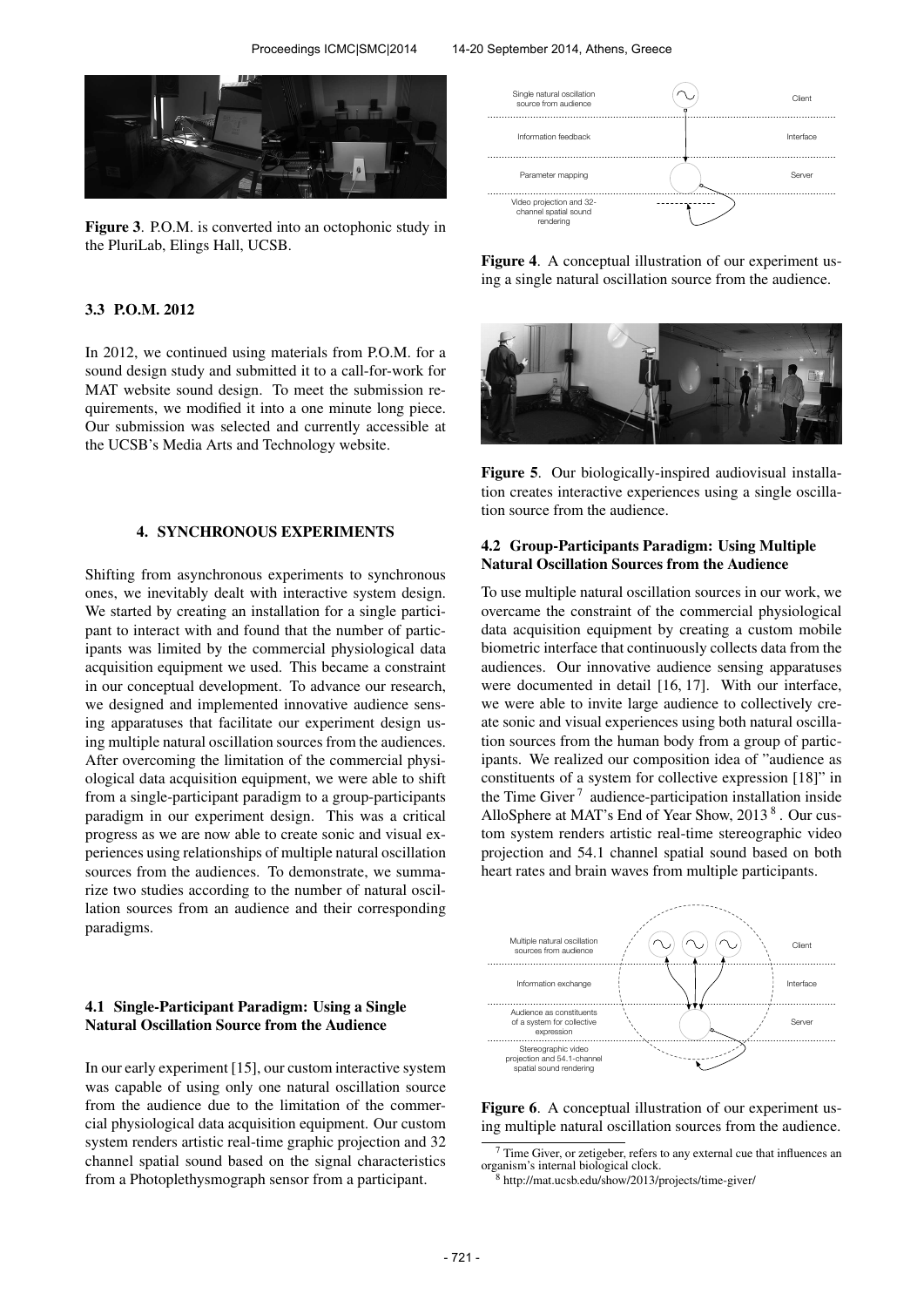

Figure 7. Our audience participation installation creates interactive experiences using multiple natural oscillation sources from the audience.

# 5. DEVELOPMENT OF AUDIENCE SENSING **APPARATUSES**

The ability to use multiple natural oscillation sources from the audiences as composition materials is critical in our experiments. We have developed innovative audience sensing apparatuses that enable us to do so and promise the benefit to further explore our idea of Organic Oscillator. As a bottom-up approach example, an evolution of a system of two oscillators can already create a modular dialogue within a larger temporal structure.

In our asynchronous experiments, we started by recording data from a single natural oscillation source in the human body using the commercial physiological data acquisition equipment. We recorded and exported the desired data from the AcqKnowledge software application, and converted these data into sound objects offline in Matlab. These sound objects were saved individually as audio files. Finally, we organized these sound objects in various time scales and layers with effects in Logic Pro to create temporal forms.

In our synchronous experiments, we made the above offline methods into online ones for interactive system design. We began by creating intermediate software applications that query physiological data from the AcqKnowledge software application to other software environments for parameter mappings. These intermediate software applications we built include a Max/MSP external object and a plugin for the AlloSphere's Device Server<sup>9</sup>. Both allow us to query multi-channel physiological data streams from the AcqKnowledge software application to other software environments. However, we were limited by the commercial physiological data acquisition equipment in terms of the number of natural oscillation sources we can acquire from an audience. To overcome this limitation and advance our research, we designed and implemented two mobile biometric interfaces to replace the commercial physiological data acquisition equipment. The first mobile biometric interface [17] is a mobile application that captures a user's pulse via smarphone photoplethysmography, computes heart rate, and sends this data to a remote server in OpenSoundControl format. The second mobile biometric interface is an extension of the first interface that sends both heart rate and brain waves to a remote server. Both allow us to use multiple natural oscillation sources from an audience for creating artistic works.

Similar to the idea of "mouse for the masses" solution [10], our modular mobile biometric solution not only replaces the commercial physiological data acquisition equipment but opens up new composition possibilities, such as the idea of exchange, share, contagion, inter-participant relationship, synchronization, and collective expression. These innovative audience sensing apparatuses enable us to conduct audience participation experiments at a larger scale and naturally leads us to find the necessity of an abstract audience representation for systematic exploration of these new composition ideas.

We currently focus on using natural oscillation sources from the human body for our works. However, it's possible to leverage various user activity sensing engines and convert collective behaviors into collective expressions with modern smartphones.

To shift from a single-participant paradigm to a groupparticipants paradigm in our analysis-synthesis approach, we identify the need of a symbolic audience model to extend composition possibilities and to advance interactive system design.

## 6. A NOVEL SYMBOLIC AUDIENCE MODEL

Inspired by our idea of Organic Oscillator and informed by findings in our experiments, we find that the absence of an abstract audience representation leads to a gap that limits us to express data relationships among multiple natural oscillation sources from the audiences. To bridge this gap, we create a novel audience symbolic model that considers audience members as objects and their responses as processes in a systematic perspective.



Figure 8. Illustration of our symbolic audience model.

Dimensions of this model are intensity, time, and number of audience members. Instead of building a model of a system for analysis and prediction, our intention is to assist creative processes and interactive system design. The goal of this model is to provide conceptual strategies to manage multiple data streams, express data relationships among these streams, explore permutations of these relationships, build structures using found relationships, and convert these structures into new forms.

<sup>9</sup> http://www.allosphere.ucsb.edu/DeviceServer/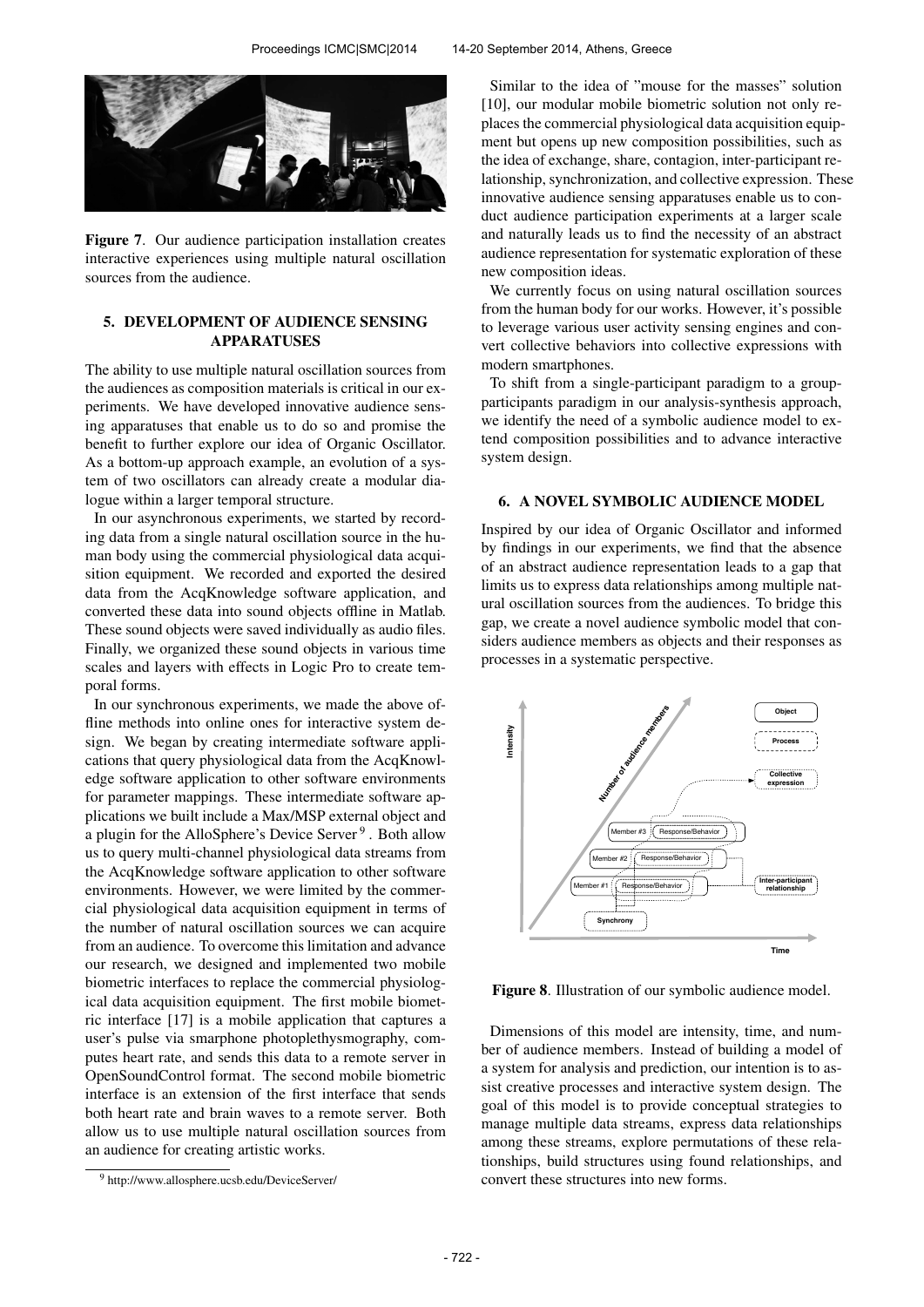# 6.1 Intensity

The intensity dimension of this model is a quantitative description of an audience's response. For example, having concepts such as a baseline and a threshold in mind may enrich creative processes via understanding the dynamics of a system of oscillators.

# 6.2 Time

The scale of the time dimension of this model depends on temporal characteristics of a system used in one's creative processes or interactive system design.

## 6.3 Number of Audience Members

The number of audience members indicate how many participants are there in an audience. Shifting from a singleparticipant paradigm to a group-participants paradigm, this dimension is critical in providing a systematic perspective to one's creative processes and interactive system design with the following three conceptual strategies.

## 7. CONCEPTUAL STRATEGIES

Our symbolic audience model provides three conceptual strategies to express data relationships for more composition possibilities and advanced interactive system design.

## 7.1 Synchrony

The synchrony is one of the three conceptual strategies this model provides. It is a quantitative description of how many identifiable events from an audience's response happen simultaneously. For example, it may enrich one's creative processes via having an additional parameter that describes the order of a system.

# 7.2 Inter-Participant Relationship

The inter-participant relationship is the second conceptual strategy that this model provides. It guides us to use more quantitative descriptions of relationships between two sets of data in creative processes. For example, we can examine the correlation between two sets of temporal data and use the result of this examination as a parameter to creative new forms. In a more advanced example, we can apply the same technique to two groups of temporal data and use the results as parameters to express data relationships in temporal forms.

# 7.3 Collective Expression

The collective expression is the third conceptual strategy that this model provides. It guides us to create new forms using relationships from more than two sets of data. For example, we can create temporal forms using the density of events computed based on the distribution of responses from an audience. Ultimately, it's possible to convert collective behaviors into collective expressions with advanced audience activity recognition engines.

## 8. FUTURE WORK

Both asynchronous and synchronous experiments presented in this paper are a preliminary exploration of our Organic Oscillator idea. Enabled by our innovative audience sensing apparatuses, we have shifted our focus from a singleparticipant paradigm to a group-participants paradigm in our experiments. In the latest experiment, we were able to conduct our first audience participation installation using multiple natural oscillation sources from the audience. The installation demonstrated our composition idea of "audience as constituents of a system for collective expression [18]". However, we didn't get to explore enough permutations of the data relationships for collective expression in this installation. With our novel symbolic audience model, we plan to apply the conceptual strategies to systematically expand our palette for future experiments. Further, we are very interested in looking into possibilities using principles from self-organization systems and synchronization networks to extend our model. Lastly, we consider interaction between contextual information and system dynamics an ultimate component to complete this model. We envision future works created using this model may allow us to explore new forms built using our conceptual strategies of inter-participant relationship, synchronization, and collective expression.

## 9. REFERENCES

- [1] C. Roads, *The computer music tutorial*. MIT press, 1996.
- [2] J. O. Smith, "Viewpoints on the history of digital synthesis," in *Proceedings of the International Computer Music Conference*. INTERNATIONAL COMPUTER MUSIC ACCOCIATION, 1991, pp. 1–1.
- [3] A. Lucier, "Statement on: music for solo performer," *Biofeedback and the Arts, Results of Early Experiments. Vancouver: Aesthetic Research Center of Canada Publications*, pp. 60–61, 1976.
- [4] D. Rosenboom, "Extended musical interface with the human nervous system," *Leonardo Monograph Series*, vol. 1, 1990.
- [5] M. Ballora, B. Pennycook, P. C. Ivanov, L. Glass, and A. L. Goldberger, "Heart rate sonification: A new approach to medical diagnosis," *Leonardo*, vol. 37, no. 1, pp. 41–46, 2004.
- [6] G. Baier and T. Hermann, "The sonification of rhythms in human electroencephalogram." in *Proceedings of the International Conference on Auditory Displays (ICAD)*, 2004.
- [7] Y. Nagashima, "Bio-sensing systems and bio-feedback systems for interactive media arts," in *Proceedings of the 2003 conference on New interfaces for musical expression (NIME)*. National University of Singapore, 2003, pp. 48–53.